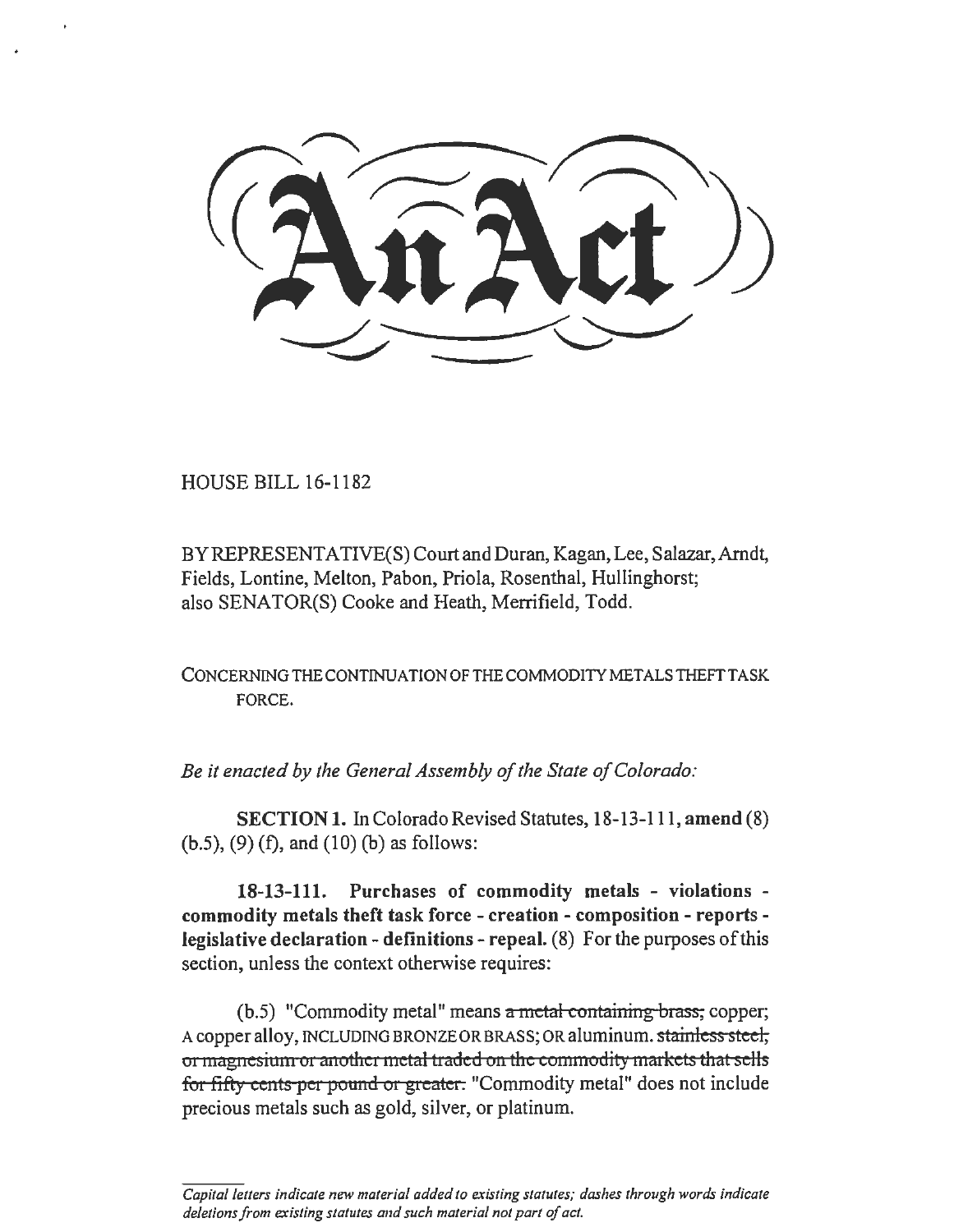(9) (f) This subsection (9) is repealed, effective  $J_{\text{ul}} + 2016$ SEPTEMBER 1, 2025. Before the repeal, the commodity metals theft task force, created pursuant to this subsection (9), shall be reviewed as provided in section 2-3-1203, C.R.S.

(10) (b) IN ORDER TO CONTINUE THE ABILITY OF THE STATE TO IDENTIFY CAUSES OF COMMODITY METAL THEFT AND PROVIDE REALISTIC SOLUTIONS TO THE THEFT PROBLEM, the general assembly further encourages law enforcement authorities in the state to report thefts of commodity metals occurring within their jurisdictions to JOIN the scrap theft alert system maintained by the institute of scrap recycling industries, incorporated, or its successor organization, AND TO REPORT THEFTS OF COMMODITY METALS OCCURRING WITHIN THEIR JURISDICTIONS TO THIS SYSTEM. in order to ensure that persons using the system receive timely and thorough information. The general assembly also encourages commercial stakeholders affected by commodity metals theft to sign up for and participate in the scrap theft alert system.

SECTION 2. In Colorado Revised Statutes, 2-3-1203, repeal (3) (cc)  $(IV)$ ; and add  $(3)$   $(II)$   $(III)$  as follows:

2-3-1203. Sunset review of advisory committees. (3) The following dates are the dates on which the statutory authorization for the designated advisory committee is scheduled for repeal:

(cc) July 1, 2016:

(IV) The commodity metals theft task force created in section 18-13-111, C.R.S.,

(11) September 1, 2025:

(Ill) THE COMMODITY METALS THEFT TASK FORCE CREA TED IN SECTION 18-13-111, C.R.S.;

SECTION 3. Safety clause. The general assembly hereby finds,